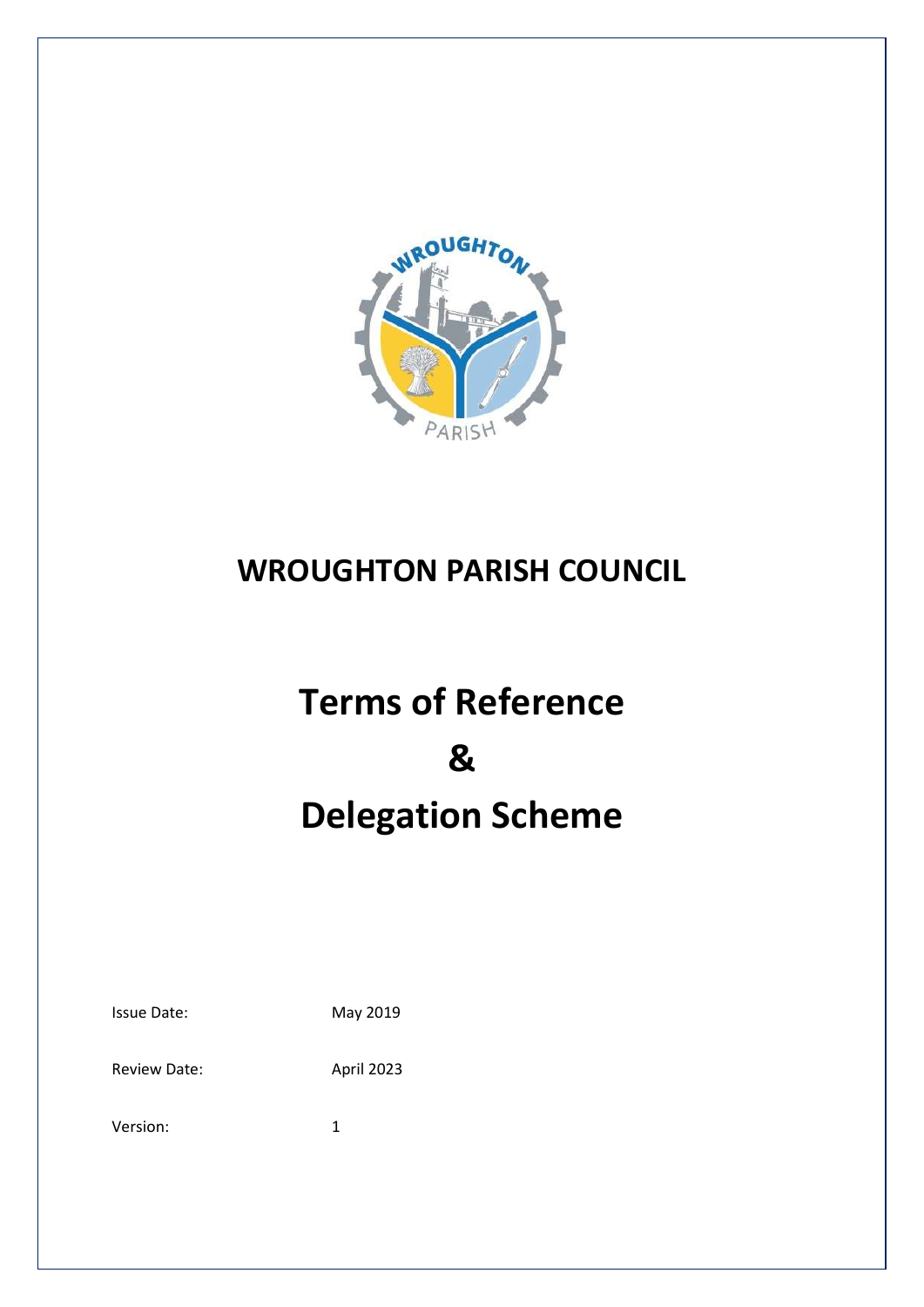# **Introduction**

The Full Council can take all decisions on behalf of the Parish Council, or it may appoint one or more committees for the purpose of discharging any of its functions.

This document sets out:

The Terms of Reference for each Committee The Functions delegated to Committees The Terms of Reference for each Working Party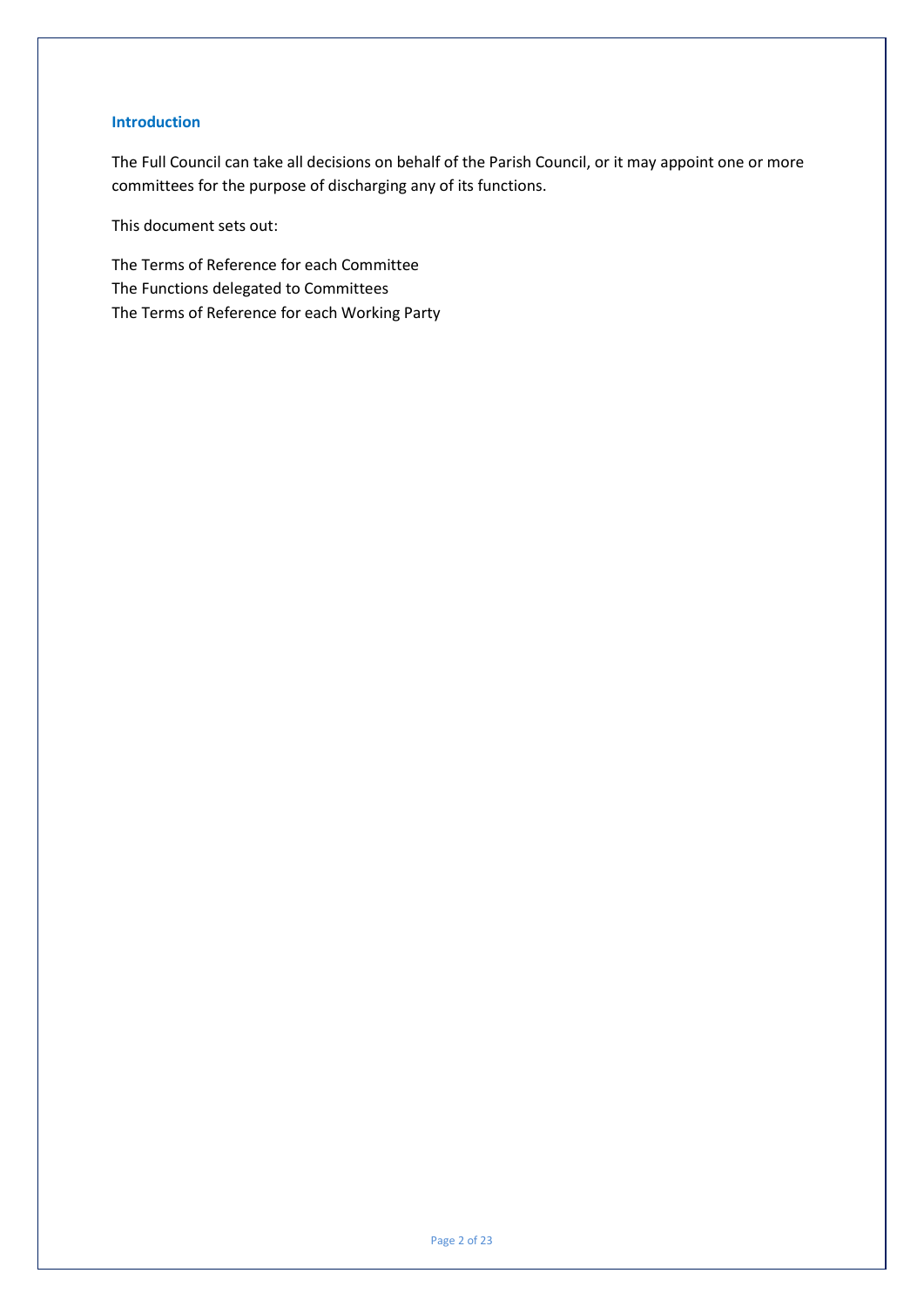#### **Full Council - Matters to be resolved only by Full Council**

- 1. To approve the annual budget and the Precept.
- 2. To approve the End of Year Accounts and Annual Return.
- 3. Adoption of new policies.
- 4. To maintain Standing Orders and Financial Regulations.
- 5. To maintain the Council's other Policy Documents.
- 6. To review annually the Council's Risk Assessment.
- 7. To determine the functions and constitution (terms of reference and delegated authority) of Committees and Working Parties.
- 8. To determine the Committee structure annually at the Annual Parish Council.
- 9. To appoint representatives on outside bodies annually at the Annual Parish Council and filling vacancies that occur during the year.
- 10. The setting up of Working Parties (including the Committee to which they should report).
- 11. To set the Calendar of Meetings of the Council and its Committees.
- 12. To fill vacancies occurring on any Committee or Full Council.
- 13. To approve the borrowing of money and loan applications.
- 14. The awarding of a Contract following the Tendering Process.
- 15. To consider complaints in accordance with the Complaints Procedure.
- 16. To monitor the policing within the parish and receive Police reports.
- 17. To have responsibility for the Kings Farm Wood Working Party.
- 18. To have responsibility for the Wichelstowe Working Party.
- 19. To have responsibility for the Wroughton Churchyard Working Party.
- 20. To have responsibility for the Emergency Plan Working Party.
- 21. To approve expenditure from the Revenue Budget and General Balances of over £10,000.
- 22. To deal with matters that do not fall within the province of any committee and such other matters as may be referred to the Full Council by a committee.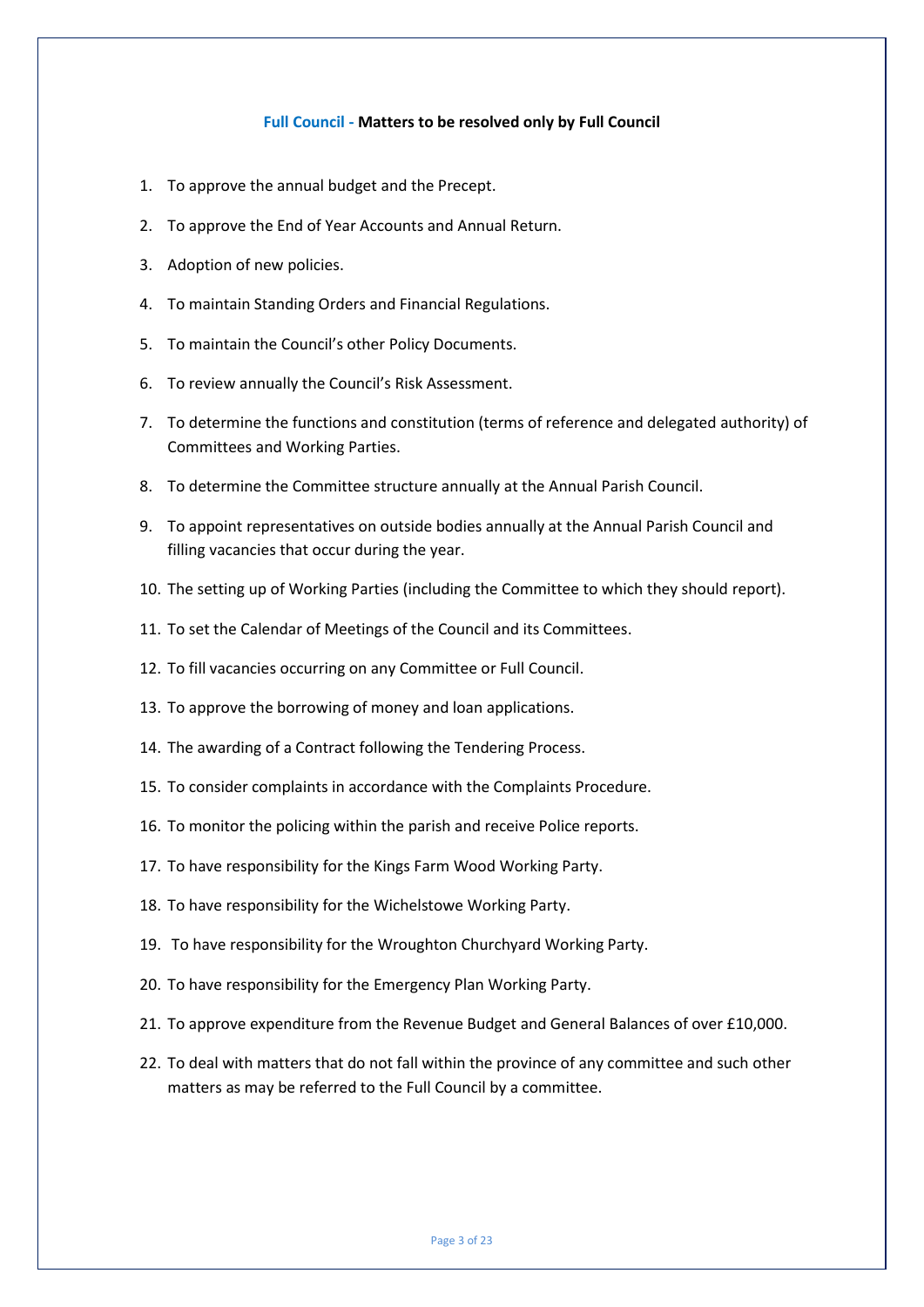#### **Finance and General Purposes Committee**

| <b>Membership</b> |   |
|-------------------|---|
| Quorum            | Δ |

#### **General**

The Finance and General Purposes Committee will generally meet monthly.

Committee membership shall comprise the Chair and Vice-Chair of the Parish Council, the Committee Chairs and sufficient other members to bring the membership to a total of seven.

The Chair of the Parish Council shall also be the Chair of the Finance and General Purposes Committee. The Vice-Chair of the Parish Council shall also be the Vice-Chair of the Finance and General Purposes Committee.

# **Terms of Reference**

To deal with all financial aspects of the Council. To deal with all staff issues and conditions of service.

- 1. To review at each meeting the financial accounts of the Council.
- 2. To review quarterly the revenue budget of the Council
- 3. To select such bank accounts for the Council as it considers appropriate and investments.
- 4. To ensure that adequate insurance cover is in place for Council property and all Council activities.
- 5. To consider all personnel issues concerning the staff of the Council including staff salary reviews and their conditions of service.
- 6. To be responsible for staff appointments.
- 7. To be responsible for the Council's office equipment and accommodation needs.
- 8. To be responsible for the Council's communications to the press and public. Delegated authority to approve communications is given to the Chair or Vice Chair and one other member of the F&GP committee.
- 9. To consider all new leases and the renewal of existing leases.
- 10. To negotiate land transaction on behalf of the Council.
- 11. To consider grants and Section 137 payments.
- 12. To organise the Annual Remembrance Day Service.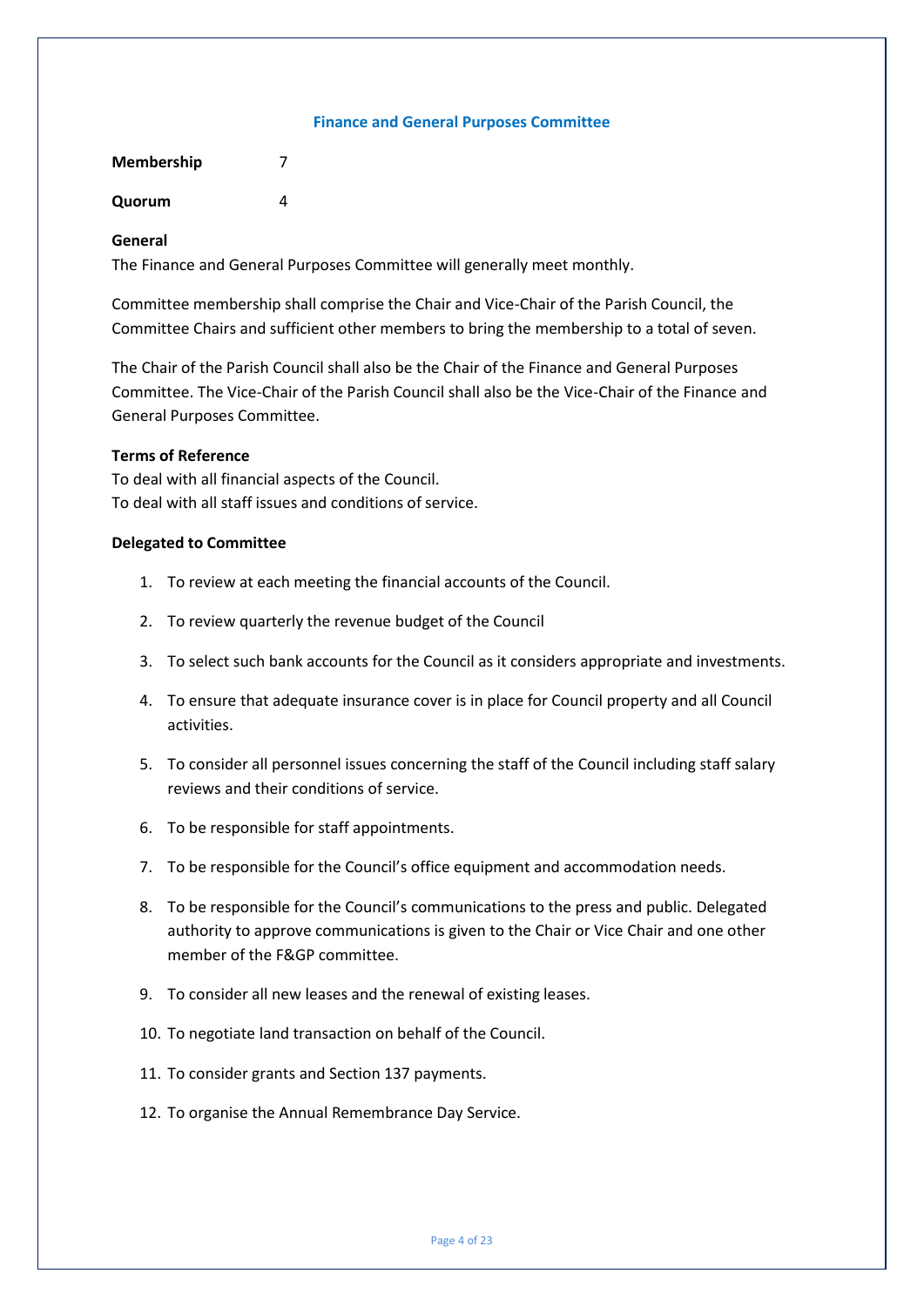- 13. To consider initial complaints in accordance with the Complaints Procedure.
- 14. To have responsibility for the Recruitment Working Party.
- 15. To approve expenditure from funds within the purview of the Committee and expenditure from General Balance up to a maximum of £10,000.
- 16. To deal with any other matter of a financial nature.
- 17. To appoint annually the Council's Internal Auditor and review of the Effectiveness of the Internal Audit.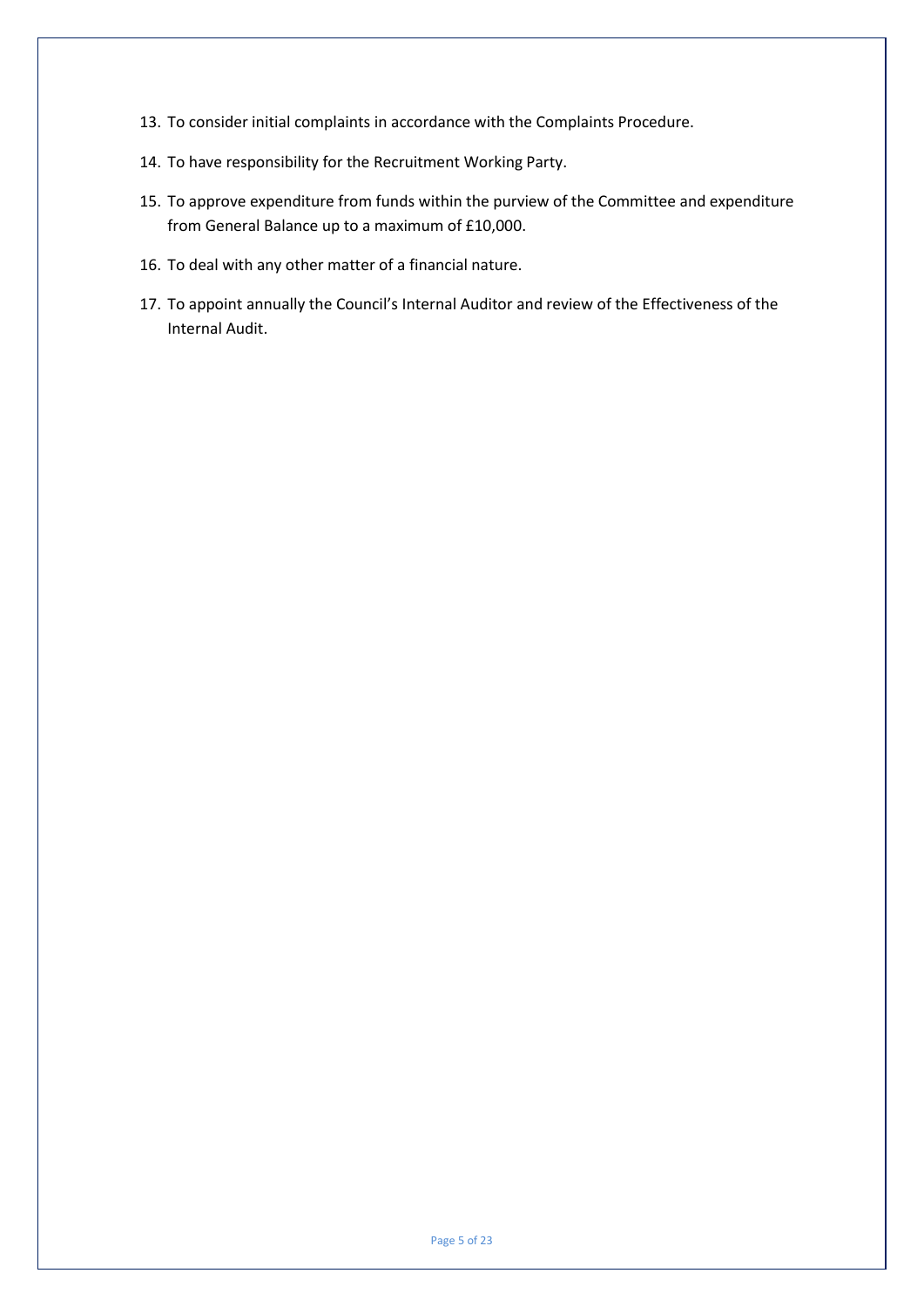#### **Planning and Highways Committee**

**Membership** Minimum of 7

**Quorum** Half total membership

# **General**

The Planning and Highways Committee will generally meet fortnightly. Committee membership is open to all Members of the Council.

# **Terms of Reference**

To respond to Planning Authorities on behalf of the Council in respect of planning applications, planning documents and planning policy documents.

To deal with matters relating to highways and road safety.

- 1. To respond on behalf of the Council on all Planning Applications, Listed Building Consents and other Planning documents.
- 2. To respond on behalf of the Council to Planning Appeals.
- 3. To respond on behalf of the Council to Tree Preservation Orders.
- 4. To respond on behalf of the Council to planning policy documents.
- 5. To make representation to Planning Authorities breaches of planning control and failure to comply with conditions of planning permissions.
- 6. To review and respond to enforcement notices.
- 7. To agree representatives to speak on behalf of the Council at Planning Committee Meetings of Swindon Borough Council, Public Inquiries and similar Planning Inspection Meetings.
- 8. To deal with matters arising regarding the general maintenance of all highways and pavements within the parish.
- 9. To deal with matters arising regarding the public transport provision for the parish.
- 10. To deal with matters arising regarding traffic, parking, and pedestrian issues in relation to the safety and highways of the parish.
- 11. To approve expenditure from funds within the purview of the Committee and expenditure from General Balance up to a maximum of £10,000.
- 12. To deal with other matters of a planning or highways nature.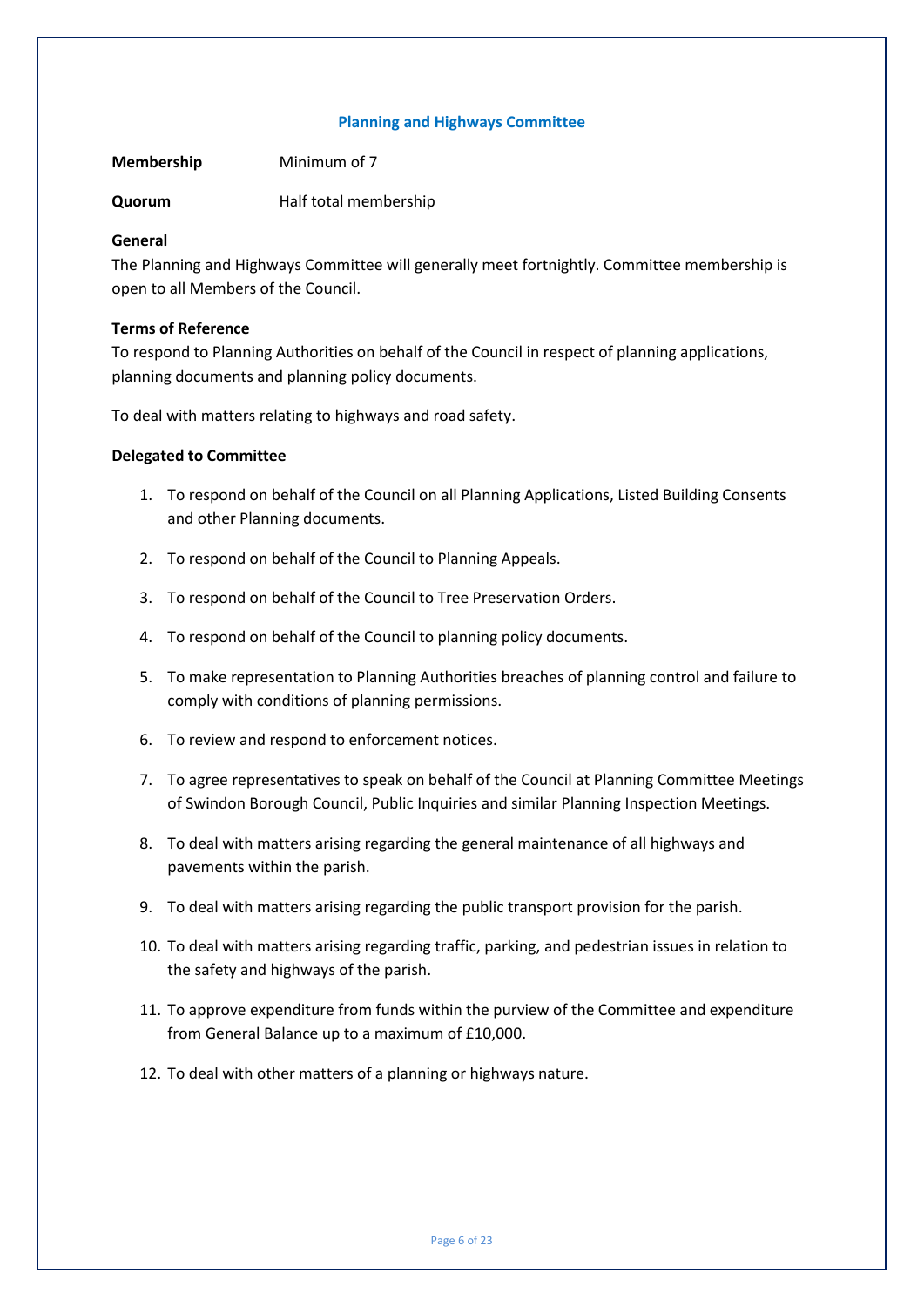#### **Community Assets Committee**

**Membership** Minimum of 7

**Quorum** Half total membership

#### **General**

The Community Assets Committee generally meets bi-monthly. Committee membership is open to all Members of the Council.

#### **Terms of Reference**

To manage the community buildings at the Weir Field, Maunsell Way, Wharf Road and other buildings and assets owned or leased by the Parish Council.

To consider any new or refurbishment of existing community buildings.

- 1. To administer and maintain the Weir Field pavilion.
- 2. To administer and maintain the Maunsell Way pavilion.
- 3. To maintain the play areas and review the annual safety inspections.
- 4. To be responsible for all the vehicles and machinery owned by the Council to carry out the maintenance.
- 5. To maintain the bus shelters owned by the Parish Council.
- 6. To administer and maintain the benches and public seats owned by the Parish Council.
- 7. To administer and maintain the dog waste bins owned by the Parish Council.
- 8. To maintain the litter bins owned by the Parish Council.
- 9. To maintain the Parish War Memorial.
- 10. To maintain the Parish Council's public notice boards.
- 11. To maintain the telephone boxes owned by the Parish Council.
- 12. To maintain the milestones owned by the Parish Council.
- 13. To monitor the provision for young people within the parish including Wroughton Youth Club.
- 14. To determine charges for use of the pavilions.
- 15. To approve expenditure from funds within the purview of the Committee and expenditure from General Balance up to a maximum of £10,000.
- 16. To have responsibility for the Workshop Working Party.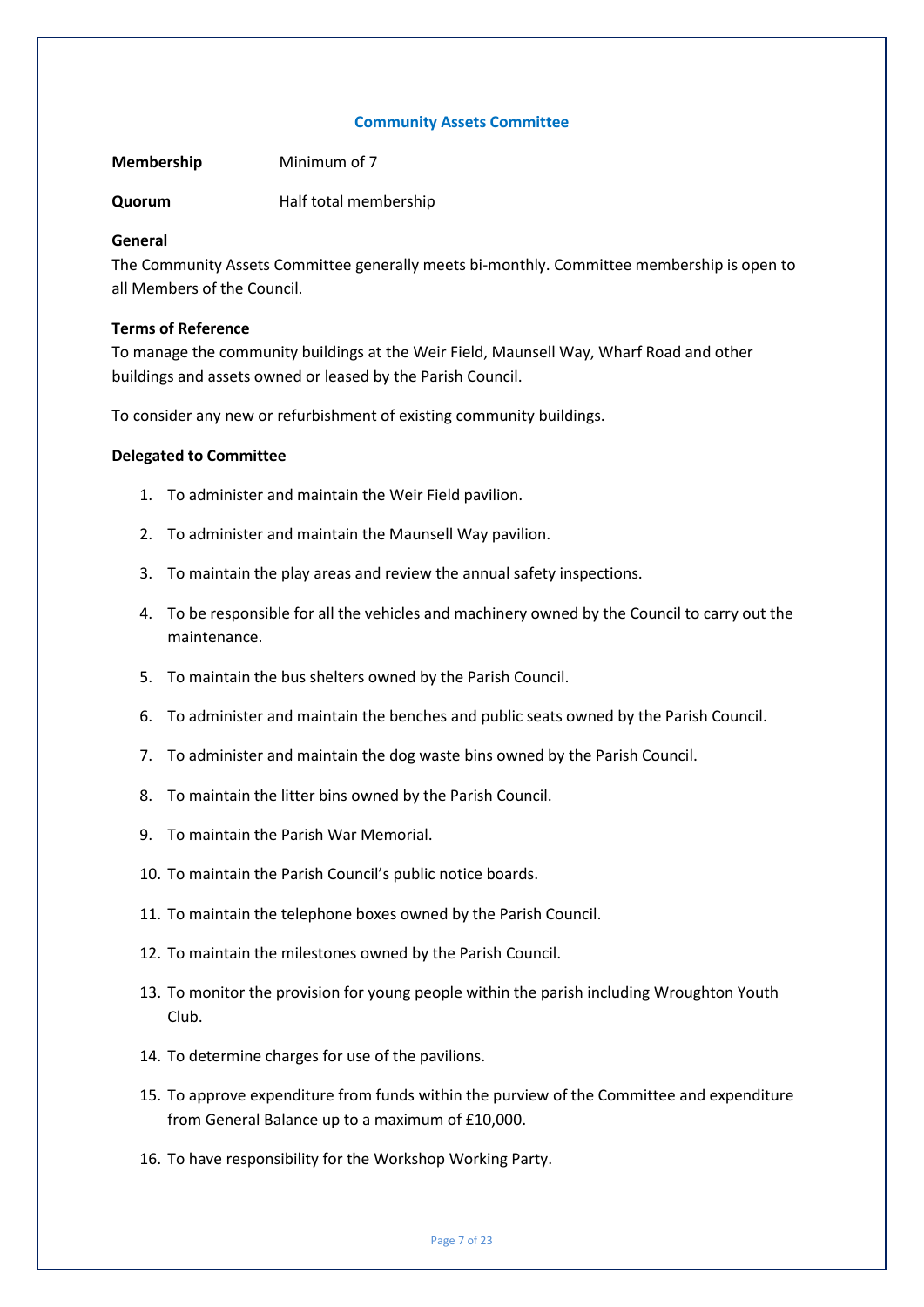- 17. To have responsibility for the Play Area Working Party.
- 18. To have responsibility for the Youth Club Working Party.
- 19. To deal with other matters relating to community assets within the parish.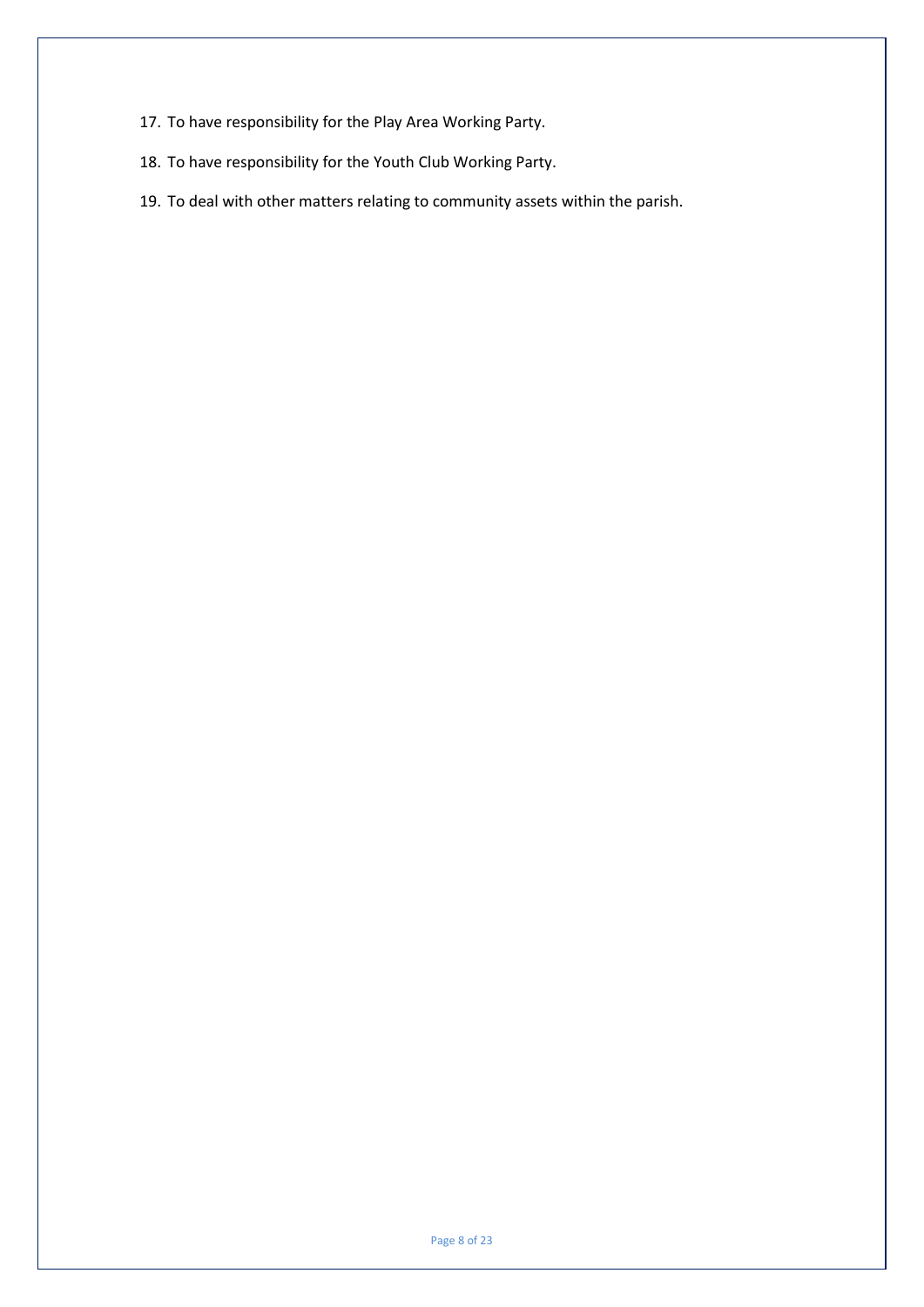#### **Open Spaces Committee**

**Membership** Minimum of 7

**Quorum** Half total membership

#### **General**

The Open Spaces Committee generally meets bi-monthly. Committee membership is open to all Members of the Council.

#### **Terms of Reference**

To deal with matters relating to the open spaces within the parish.

- 1. To maintain areas of public open spaces in the parish that are the responsibility of the Council.
- 2. To administer and maintain the allotments.
- 3. To determine charges for use of the sports facilities and the allotments.
- 4. To promote sports, the arts and tourism within the parish.
- 5. To oversee the annual carnival and work with the Carnival Committee.
- 6. To work in conjunction with Vision for Wroughton with the maintenance of Willow Brook Gardens.
- 7. To maintain agreed grass verges within the village.
- 8. To deal with matters arising regarding the state of leisure footpaths within the parish and respond to all matters regarding Rights of Way.
- 9. To provide floral planting for the Parish Council's flower beds.
- 10. To deal with matters arising regarding the condition of the rivers and streams in the Parish.
- 11. To have responsibility for the Footpaths & Cycling Working Party.
- 12. To have responsibility for the Allotment Working Party.
- 13. To have responsibility for the Christmas Working Party.
- 14. To have responsibility for the Flora and Fauna Working Party.
- 15. To approve expenditure from funds within the purview of the Committee and expenditure from General Balance up to a maximum of £10,000.
- 16. To deal with other matters relating to open spaces within the parish.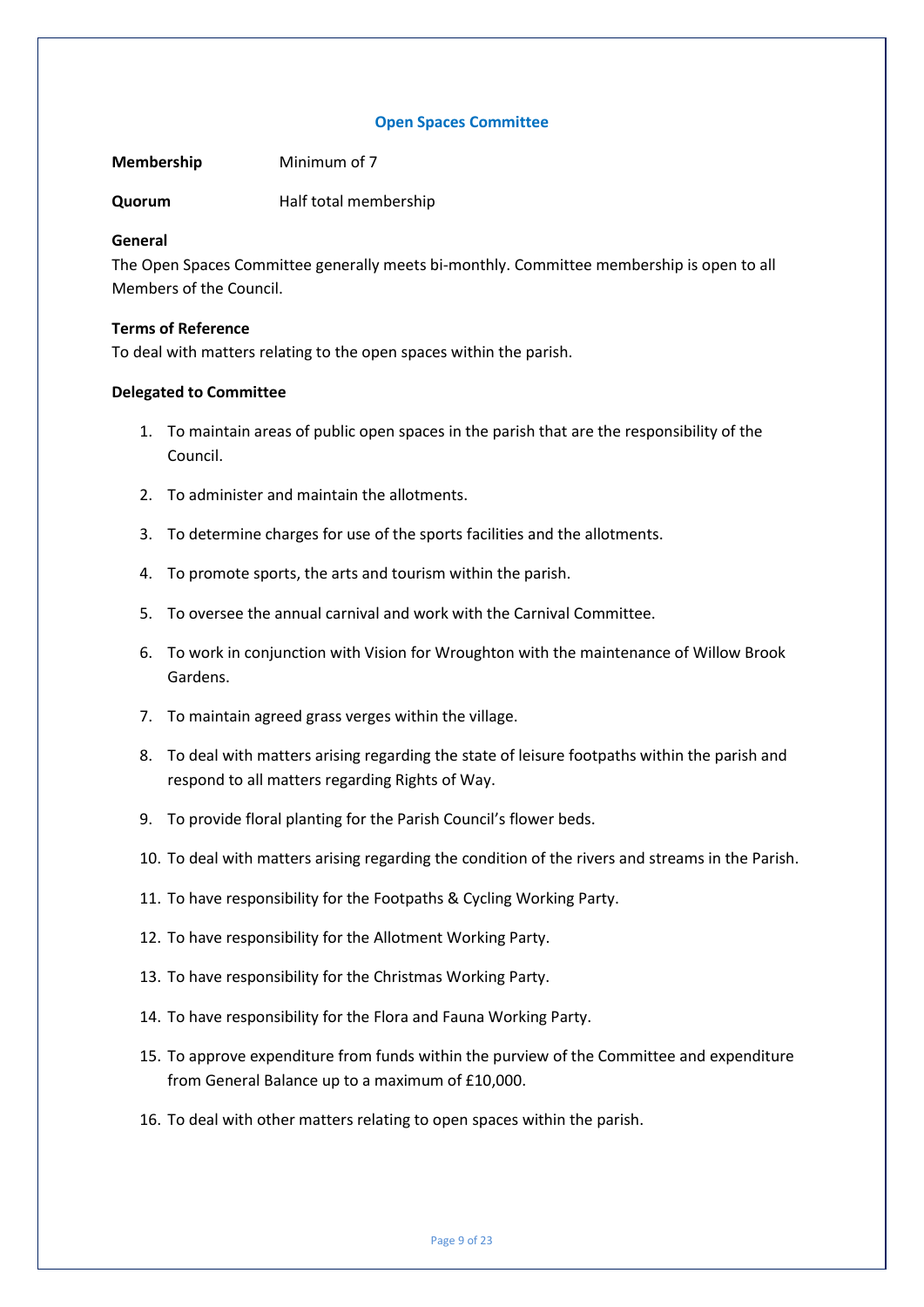#### **Kings Farm Wood Working Party**

#### **General**

The Kings Farm Wood Working Party reports to Full Council.

The Kings Farm Wood Working Party has been established to work with Swindon Borough Council and Wiltshire Wildlife Trust to identify and oversee the use of the fund raised by the Parish Council with the help of the general public towards the purchase of the wood.

The Working Party will recommend to Full Council new projects to be undertaken at Kings Farm Wood and how they will be funded.

- 1. To identify possible new project for funding within Kings Farm Wood in conjunction with the Management Committee of Kings Farm Wood.
- 2. To work within the Financial Regulations of the Parish Council for any procurement or expenditure from the fund.
- 3. To identify any possible grants that may be available for further work at Kings Farm Wood and put together grant applications.
- 4. To organise any further fundraising for the projects identified.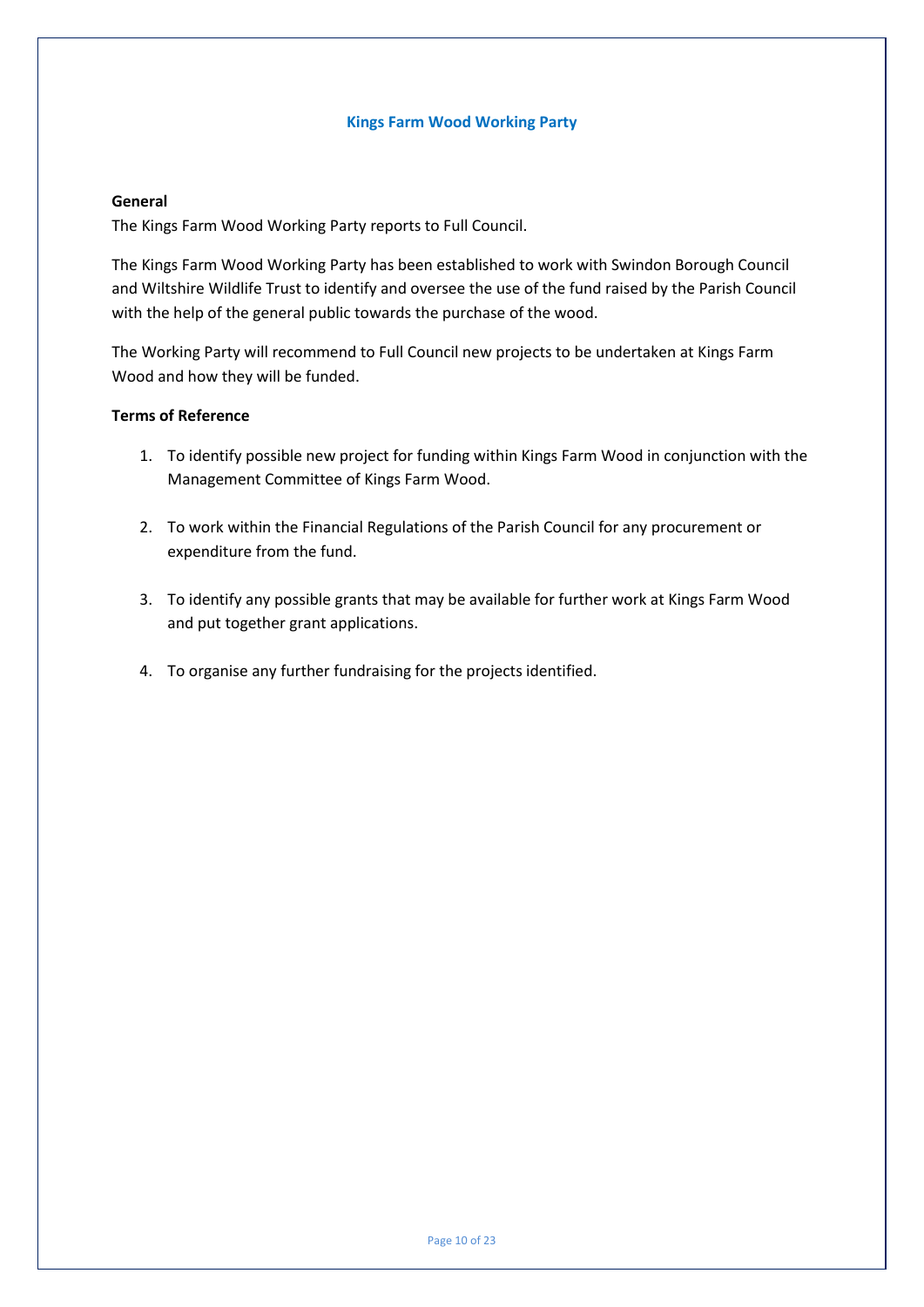#### **Wichelstowe Working Party**

#### **General**

The Wichelstowe Working Party will report to the Planning and Highways Committee.

The Wichelstowe Working Party has been set up to look at the wider implications of the increase in population in the parish from the development of Wichelstowe and to monitor the impact of the development on the Parish.

- 1. To make recommendations on the future representation on the Parish Council for people living in Wichelstowe.
- 2. To make recommendations on the future of Wichelstowe when the building of new homes is completed.
- 3. To identify and make recommendations on the additional workload of the office staff and outside team in the interim.
- 4. To work with the Wichelstowe Project Team and the Joint Venture Company to ensure that any negative impacts on the Parish from the development are minimised and the positive impacts maximised.
- 5. To work with the Wichelstowe Project Team and the Joint Venture Company to ensure that the traffic monitoring and modelling agreed by SBC Planning Committee in 2014 is carried out, that data is used when the options for the Western Access are reviewed and that the Parish Council are fully consulted before any final decision on the route of the Western Access is made.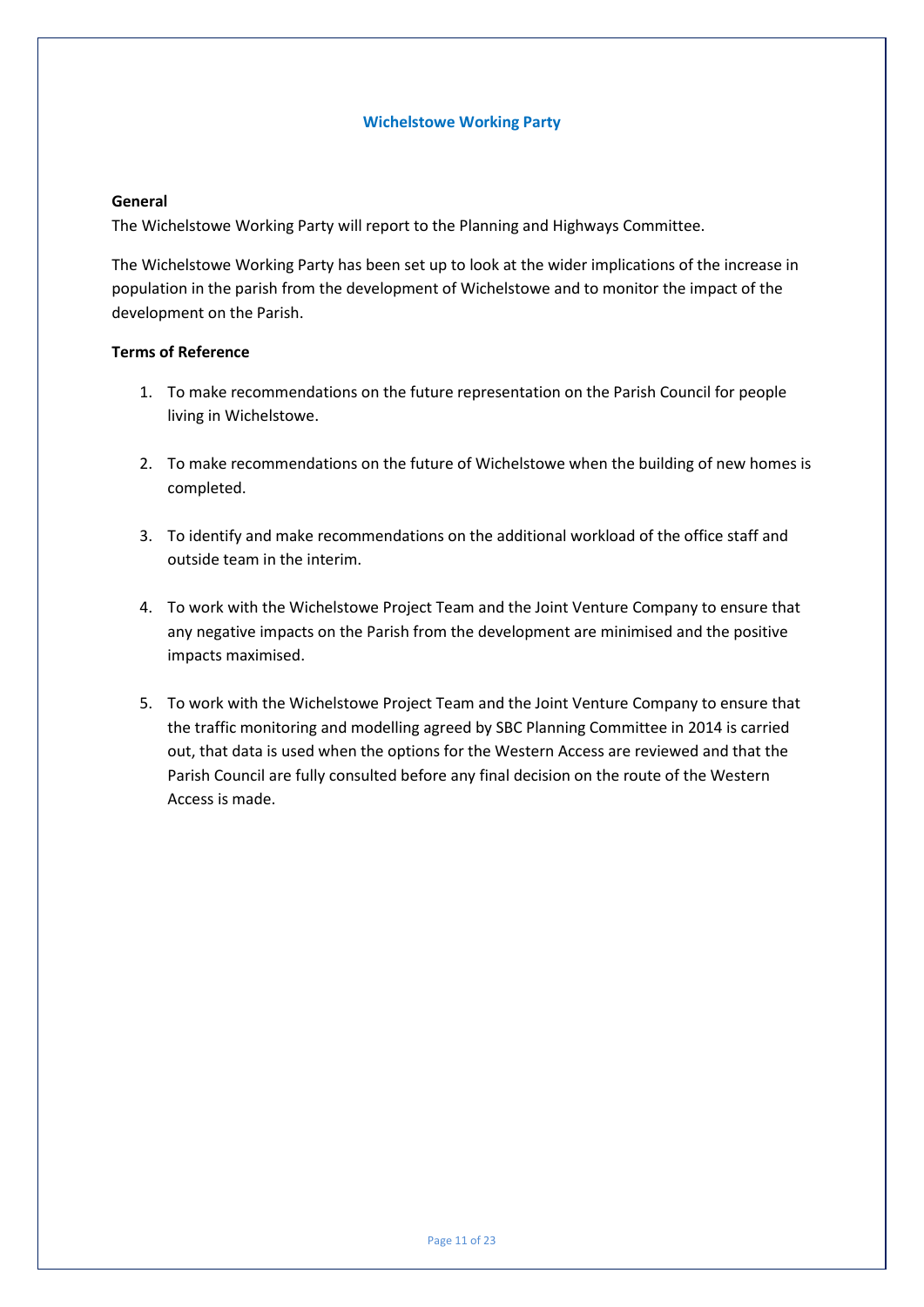# **Wroughton Churchyard Working Party**

# **General**

The Wroughton Churchyard Working Party reports to Full Council.

The Wroughton Churchyard Working Party has been set up to work with Wroughton Parochial Church Council to find a solution to the churchyard being full and finding an alternative site for burials in the parish.

Membership shall include members of the Council and members of the Wroughton Parochial Church Council.

- 1. To evaluate the work already completed by Wroughton Parochial Church Council in exploring an extension of the churchyard.
- 2. To identify and investigate the suitability of other sites within the parish.
- 3. To make recommendation to Full Council on the purchase or lease of suitable land for a new churchyard.
- 4. To make recommendation to Full Council on the future operations of a new churchyard including the financial implications.
- 5. To deal with any other related issues concerning the churchyard.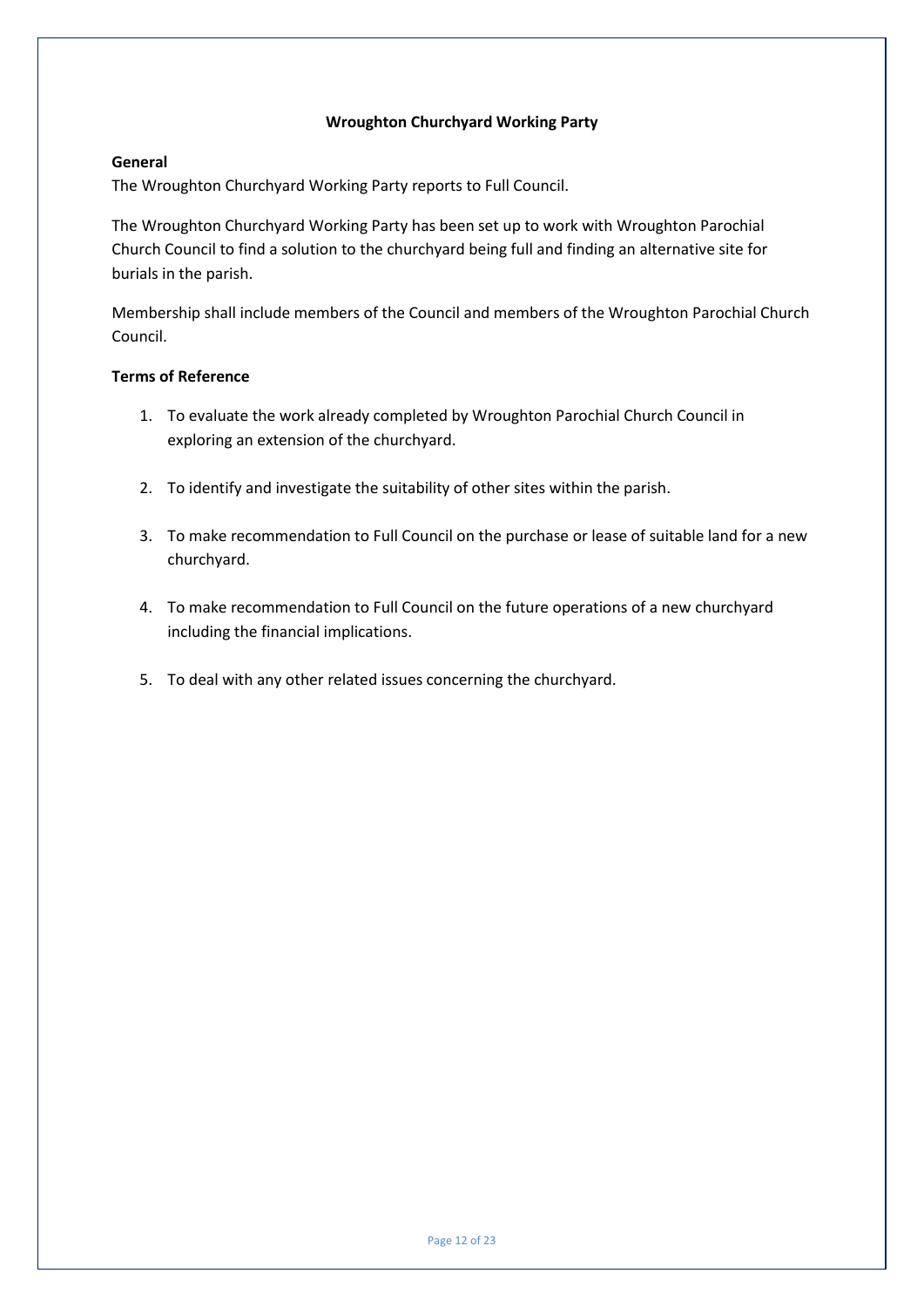# **Emergency Plan Working Party**

# **General**

The Emergency Plan Working Party reports to Full Council.

The Emergency Plan Working Party was established after Swindon Borough Council advised it would like to have emergency plans for all areas of the Borough.

Membership shall include members of the Council and may also include members of the public and/or stakeholders who have a particular link to or interest in emergency planning. In particular members of Swindon Borough Council, the Environment Agency and Emergency Services will be invited to attend meetings and/or join the working party.

- 1. To develop with Swindon Borough Council an Emergency Plan for submission and recommendation to the Planning, Safety & Highways Committee, to include, where deemed appropriate, meetings with Swindon Borough Council or any organisation representing Swindon Borough Council.
- 2. To develop a Flood Plan for submission and recommendation to the Environment and Road Safety Committee.
- 3. To periodically review and update where necessary the Emergency Plan and Flood Plan.
- 4. To deal with any other related issues concerning emergency planning.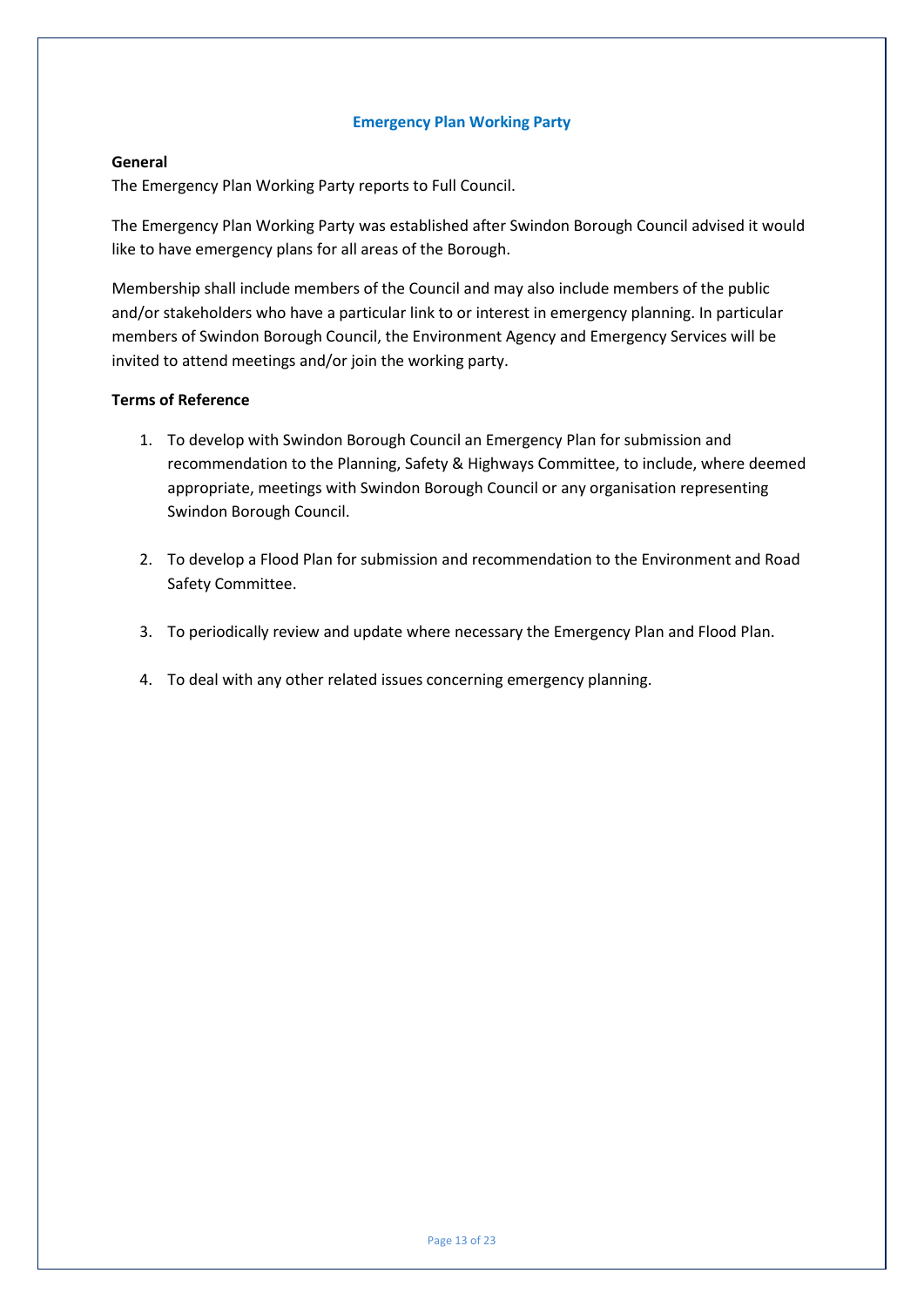# **Recruitment Working Party**

#### **General**

The Recruitment Working Party reports to Finance & General Purposes Committee.

The Recruitment Working Party has been set up to deal with the appointment of a new Clerk when necessary. The Recruitment Working Party will deal with all aspects of the appointment and the interim arrangements before the arrival of a new Clerk.

- 1. To agree the advert for the post and the contents of the information pack for prospective applicants.
- 2. To assess the suitability of the applicants and short-list a suitable number for interview.
- 3. To agree in advance the format of the interview, including questions for the interview and a scoring matrix.
- 4. To conduct interviews for the new Clerk.
- 5. Authority is delegated to make an appointment.
- 6. To make any recommendation regarding the work of the Clerk to be conducted by other staff in the interim between the Clerk leaving and the arrival of the new Clerk.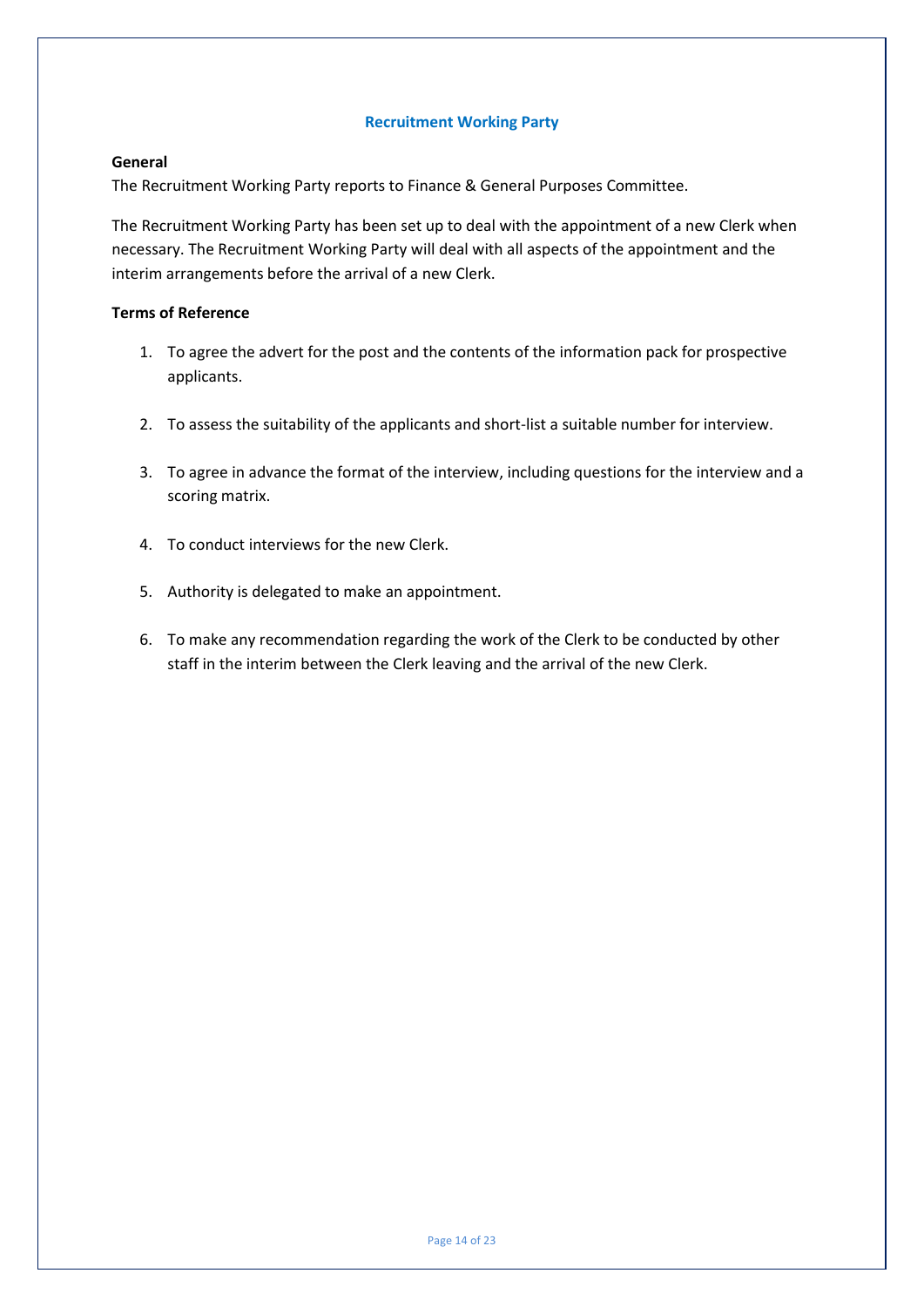#### **Workshop Working Party**

#### **General**

The Workshop Working Party reports to the Community Assets Committee.

The Workshop Working Party has been set up to look at the future of the workshop used by the Outside Team. They will make recommendation to the Community Asset Committee about the requirements and the suitability of the Workshop at Berkeley Farm and evaluate other locations.

Membership shall include members of the Council and the Grounds Team Leader.

- 1. To evaluate the requirement of a workshop for the Outside Team.
- 2. To assess the suitability of the site at Berkeley Farm and make a recommendation to the Community Buildings Committee.
- 3. To assess the possibility of a new site for the workshop.
- 4. To draw up plans for a new workshop for approval.
- 5. To oversee the building of a new workshop and report back to the Community Buildings Committee.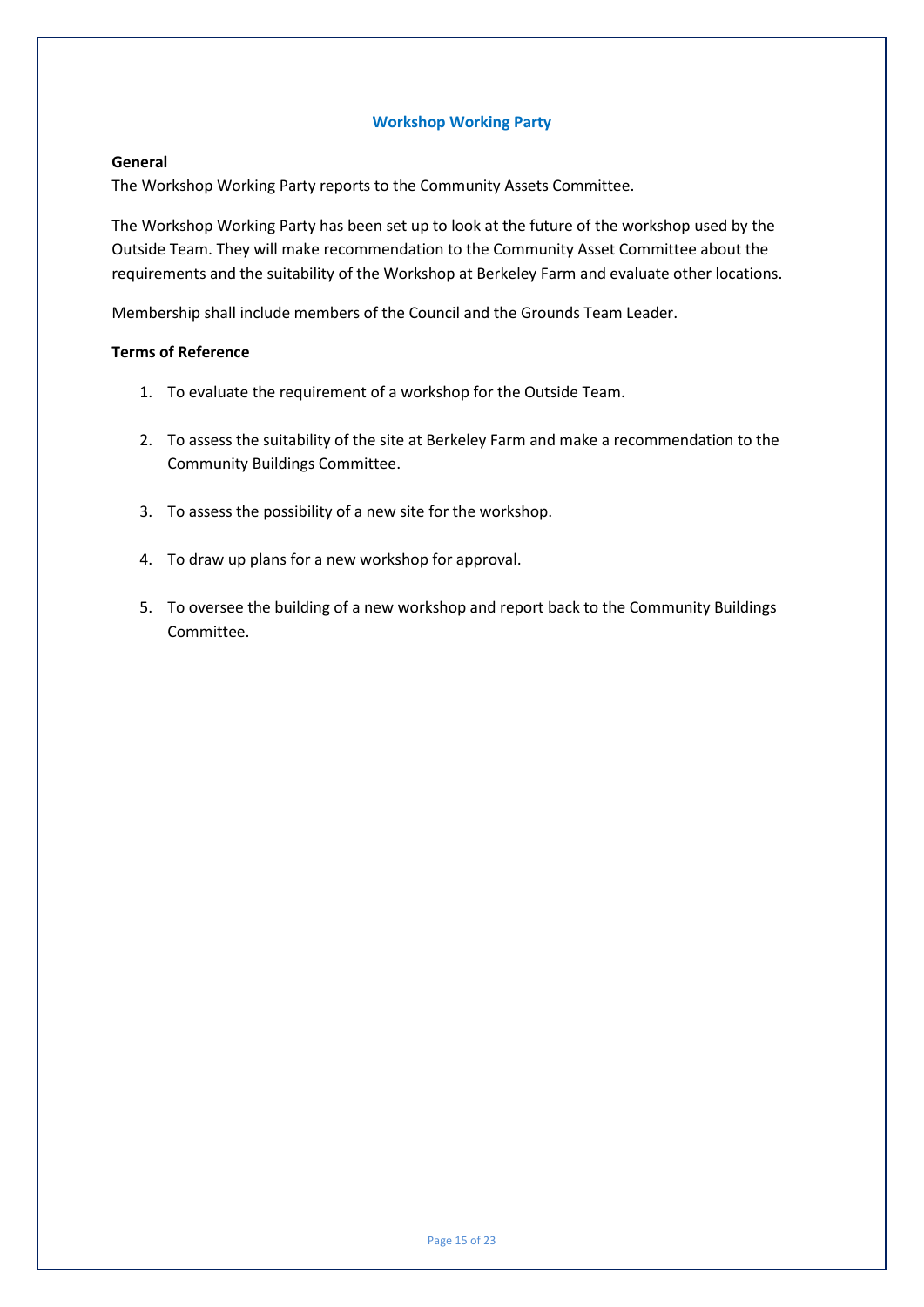# **Play Area Working Party**

#### **General**

The Play Area Working Party reports to the Community Asset Committee.

The Play Area Working Party has been set up to review the work that is required to refurbish any play area, fencing and other issues at play areas.

The Play Area Working Party will draw up a plan of the work to be done including costings.

Membership shall include members of the Council and may also include members of the public and/or stakeholders who have a particular link to or interest in any play area.

- 1. To make recommendations on the play equipment to be purchased for any play area to the Community Asset Committee.
- 2. To investigate any grants that may be available toward the cost of the refurbishment of any play area.
- 3. To obtain quotations for the work to the fencing at the play area.
- 4. To identify and obtain quotations for work to the boundary fencing.
- 5. To identify and obtain quotations for any other improvement work required at any site.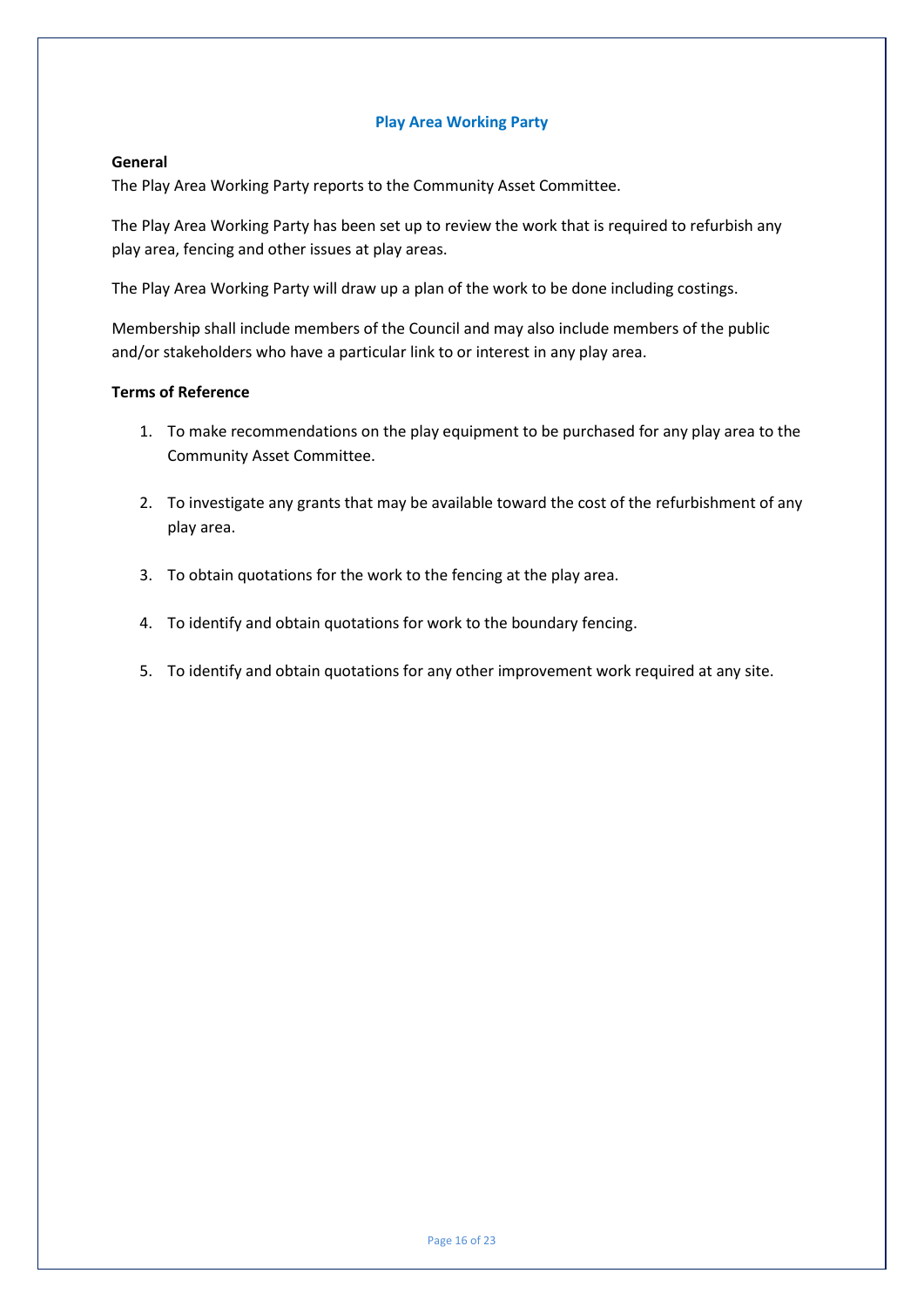# **Youth Club Working Party**

# **General**

The Youth Club Working Party reports to the Community Asset Committee.

The Youth Club Working Party has been set up to review the work that is required to deliver a sustained Youth Club provision within the village.

Membership shall include members of the Council, the Youth Club Team Leader, representatives from the Police and all other relevant stakeholders.

- 1. To make recommendations on the recruitment of other members of the Youth Club Team.
- 2. To make investigations into any incidences and report them to either Community Asset Committee or Full Council, depending on the severity.
- 3. To make recommendations on how the Youth Club should run with a structured activity plan.
- 4. To make recommendations on the Youth Club Development Plan.
- 5. To make recommendations on requirements to enable the Youth Club to open.
- 6. To make recommendations on when the Youth Club should open.
- 7. To make recommendations on the site of the Youth Club.
- 8. To make recommendations on any necessary amendments to a Youth Club setting to aid in the safety of those present.
- 9. To be responsible for the operation and development of the Youth Club until it becomes a 'business as usual' activity.
- 10. To work with the Sports and Youth Facility Working Party to accommodate a Youth Club setting within the planned Maunsell Way Pavilion project.
- 11. To deal with any other related issues concerning the Youth Club.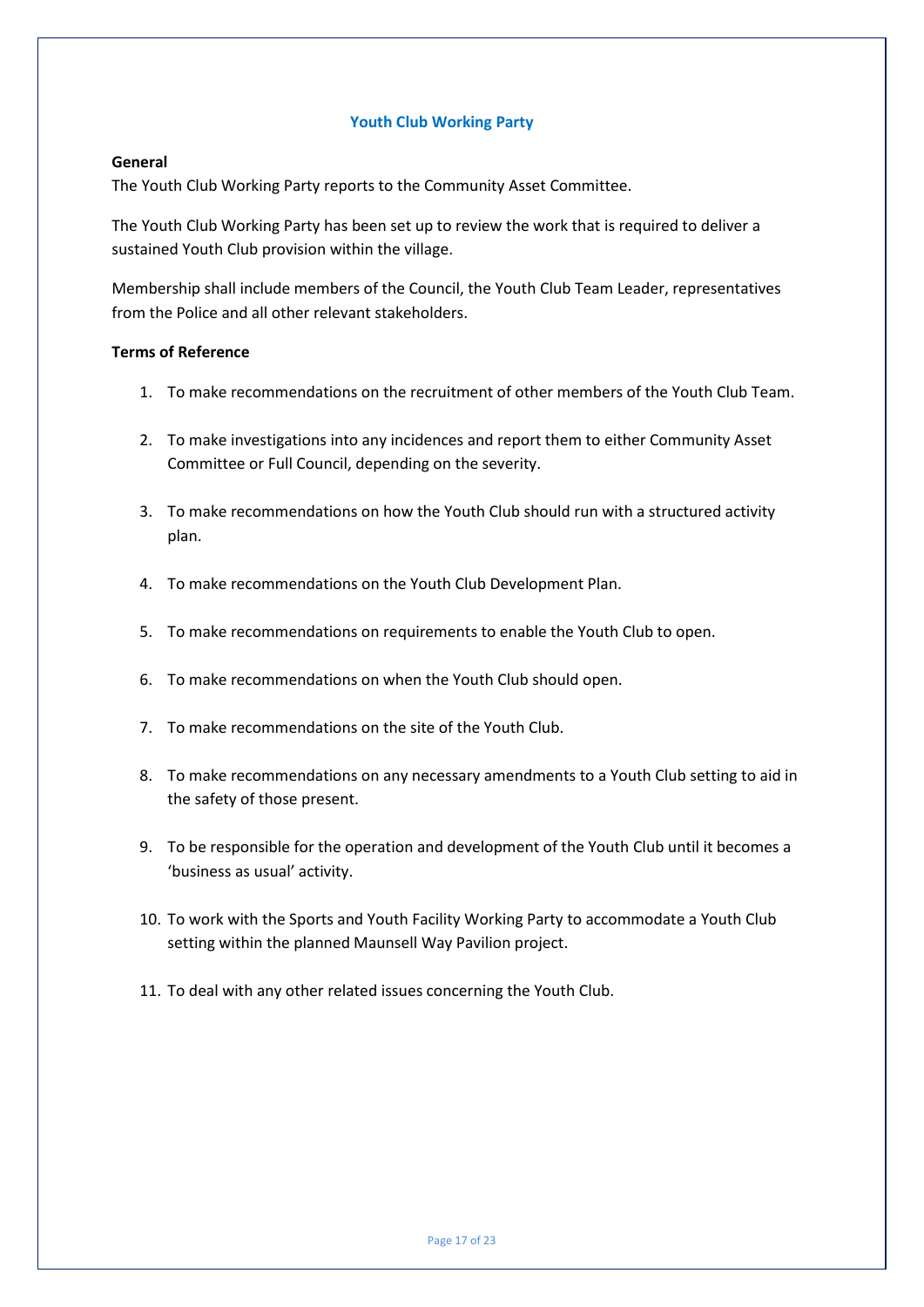# **Footpaths and Cycling Working Party**

# **General**

The Footpaths & Cycling Working Party reports to the Open Spaces Committee.

The Footpaths and Cycling Working Party has been established to work with Swindon Borough Council to identify and improve footpaths and cycling paths within the Parish of Wroughton.

- 1. To identify possible new routes for footpaths and cycleways within the Parish of Wroughton.
- 2. To identify existing and new routes for footpaths and cycleways to the Waitrose store in Wichelstowe and wider Swindon.
- 3. To produce a report for approval of the Open Spaces Committee assessing the demand and indicating the preferences and priorities of the Parish Council for the Wichelstowe Team at Swindon Borough Council.
- 4. To identify existing and new routes for footpaths and cycleways from the village centre to the Ridgeway National Trail/Barbury Castle.
- 5. To review all footpaths and cycleways in the parish of Wroughton.
- 6. To encourage walking and cycling in the Parish.
- 7. To deal with any other related issues concerning footpaths and cycling.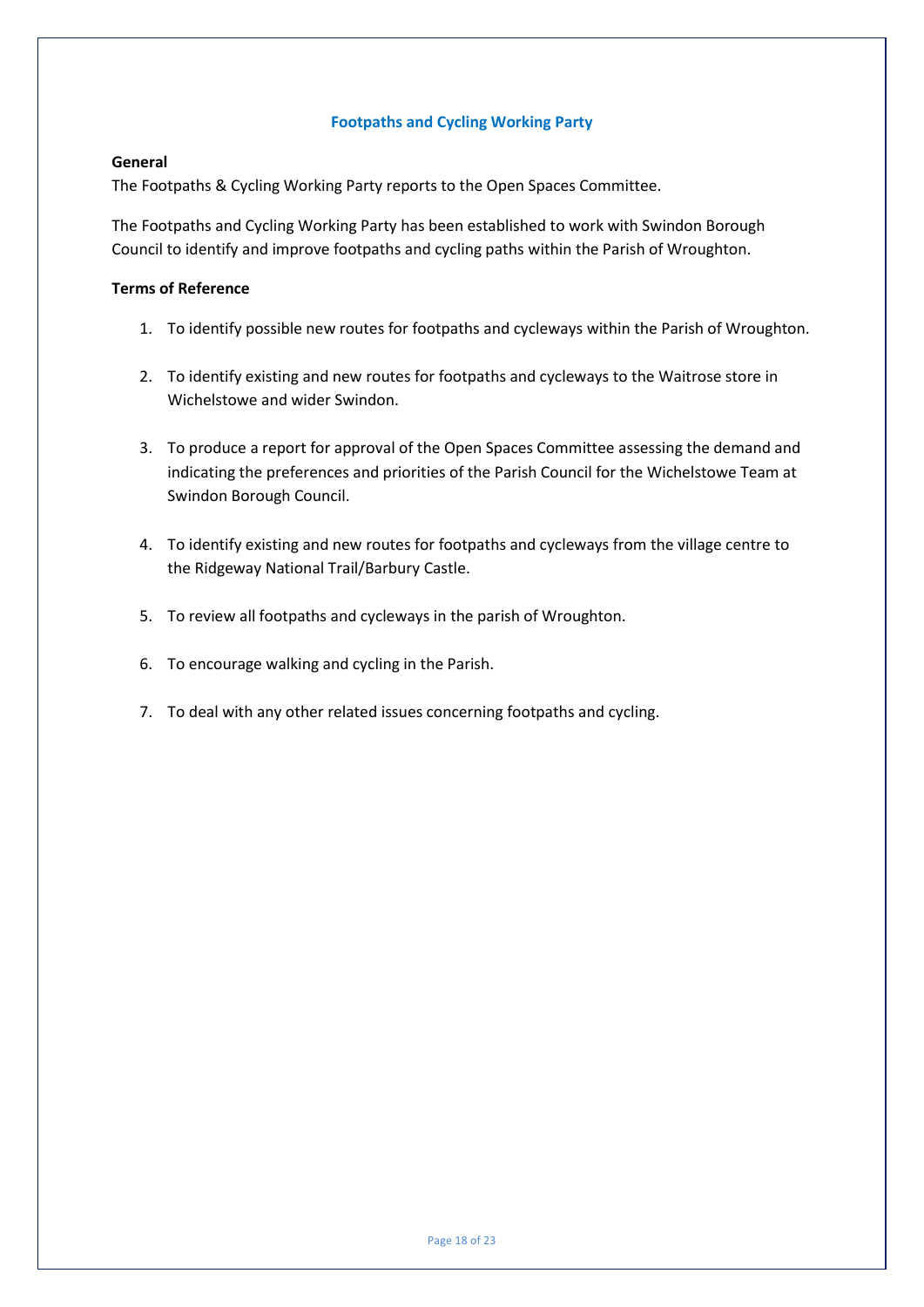# **Allotment Working Party**

#### **General**

The Allotment Working Party reports to the Open Spaces Committee.

The Allotment Working Party has been established to consider and make recommendations on all matters relating to the allotments.

The Allotment Working Party will include 2 Allotment Holders that will be appointed at the Annual Plot Holders Meeting in September.

- 1. To advise on any necessary changes required to the allotment regulations and tenancy agreement.
- 2. To offer suggestions for improvements to the running of the allotment site.
- 3. To advise on any necessary actions for non-compliance with tenancy agreements.
- 4. To advise of any other issues relating to the allotments.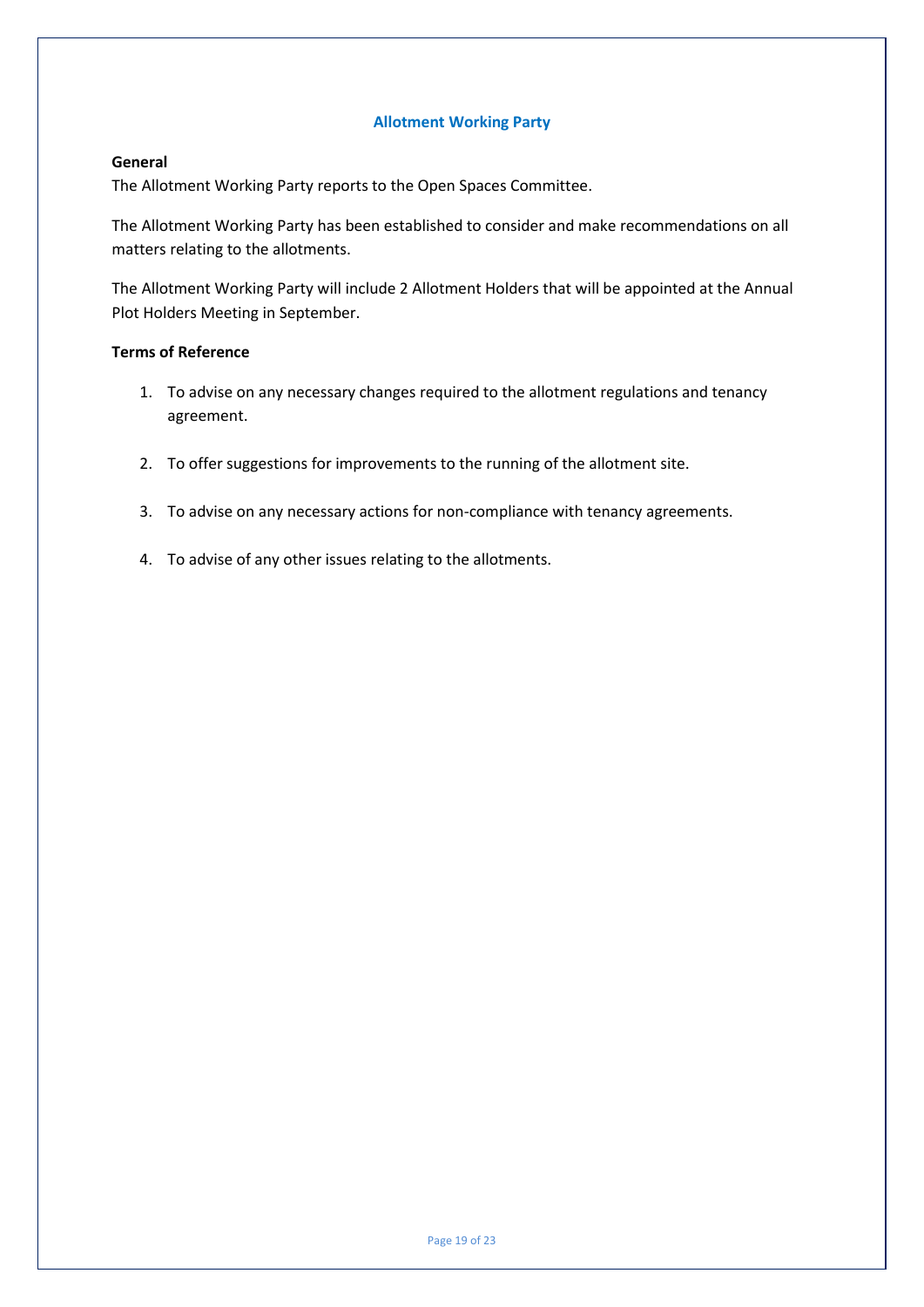#### **Christmas Working Party**

#### **General**

The Christmas Working Party reports to the Open Spaces Committee.

The Christmas Working Party has been established to formulate proposals and make recommendations on Christmas celebrations for Wroughton.

The membership of the Christmas Working Party shall include representatives from the Open Spaces Committee, the Ellendune Community Centre Manager, Vision for Wroughton and one member of the Grounds Team.

The Christmas Working Party shall meet as and when required.

- 1. To organise the lighting of the Christmas Tree celebrations in Wroughton
- 2. To formulate and submit recommendations for further Christmas celebrations in Wroughton to the Open Spaces Committee.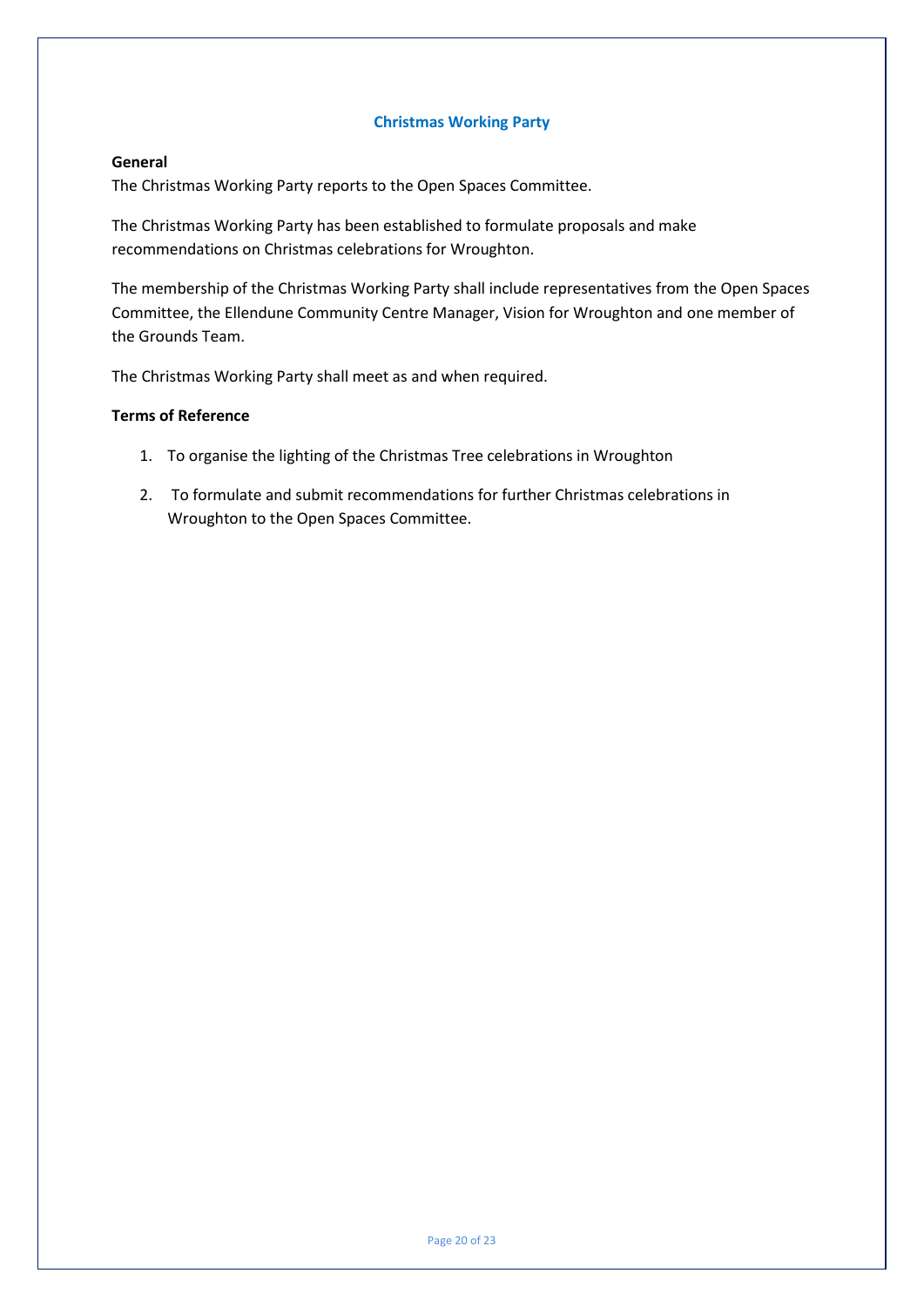#### **Flora and Fauna Working Party**

#### **General**

The Flora and Fauna Working Party reports to the Open Spaces Committee.

The Flora and Fauna Working Party has been set up to review the work that is required to install areas of wildflower and encourage wildlife and biodiversity within the village.

The Flora and Fauna Working Party will draw up a plan of the work to be done including costings.

Membership shall include members of the Council and may also include members of the public and/or stakeholders who have a particular link to or interest in Flora and Fauna. In particular members of Wiltshire Wildlife Trust and Vision 4 Wroughton will be invited to attend meetings and/or join the working party.

- 1. To make recommendations on the management of open spaces and verges in ways that will increase biodiversity, in particular creating environments for pollinators.
- 2. To make recommendations to the Open Spaces Committee on areas within the village which could be developed as wildflower habitats.
- 3. To investigate and make recommendations on species of plants suitable for different areas.
- 4. To investigate any grants that might be available towards the cost of planting and maintenance.
- 5. To deal with any other related issues concerning flora and fauna.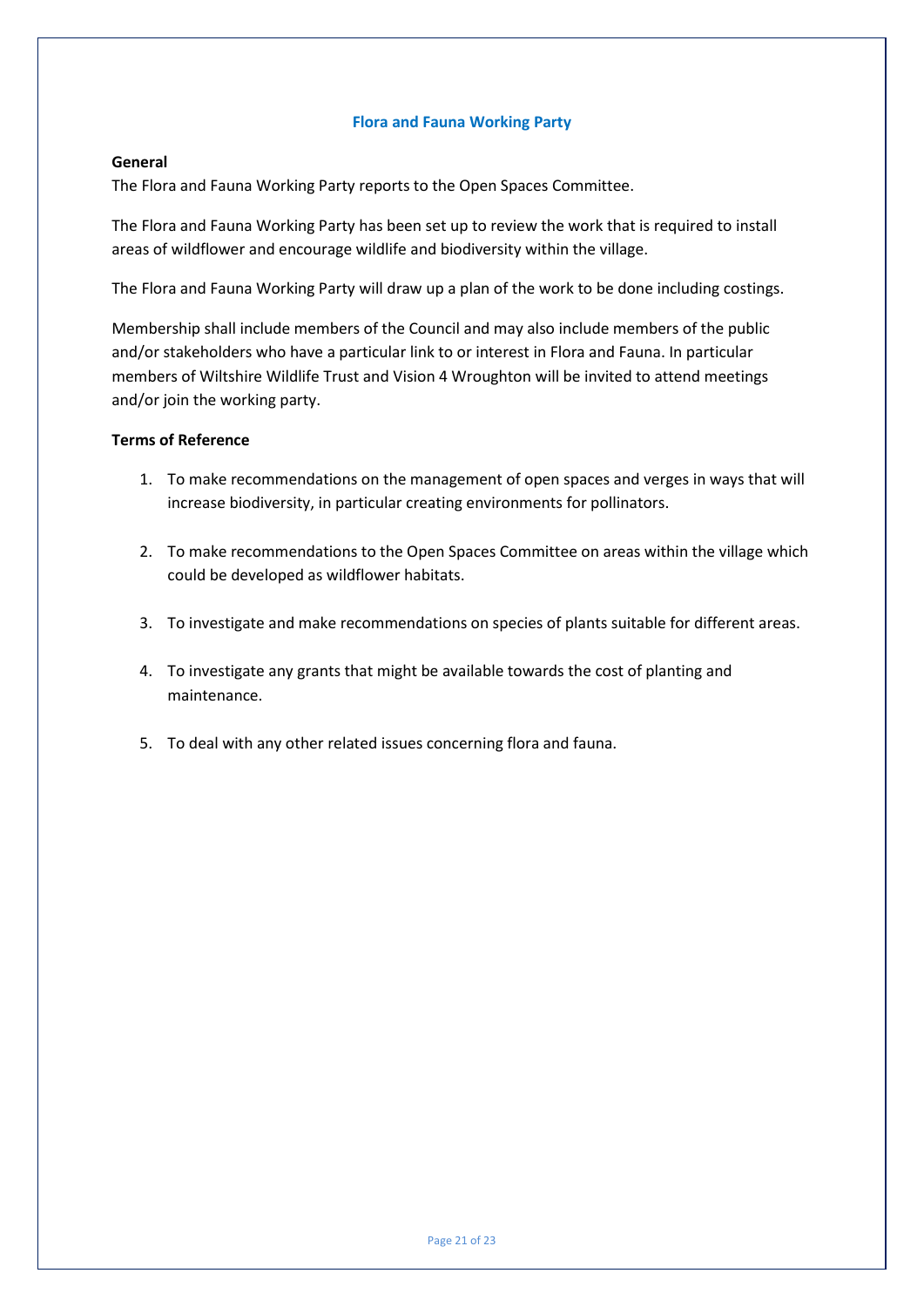#### **Response Working Party**

# **General**

The Response Working Party reports to the relevant Committee or Full Council depending on the nature and subject of the consultation.

The Response Working Party has been established to consider and respond to consultations from Swindon Borough Council or any other organisation.

The Response Working Party will meet as and when required.

# **Terms of Reference**

1. To consider consultations received by the Full Council or any of its committees and submit recommendations thereon to the relevant Committee or Full Council.